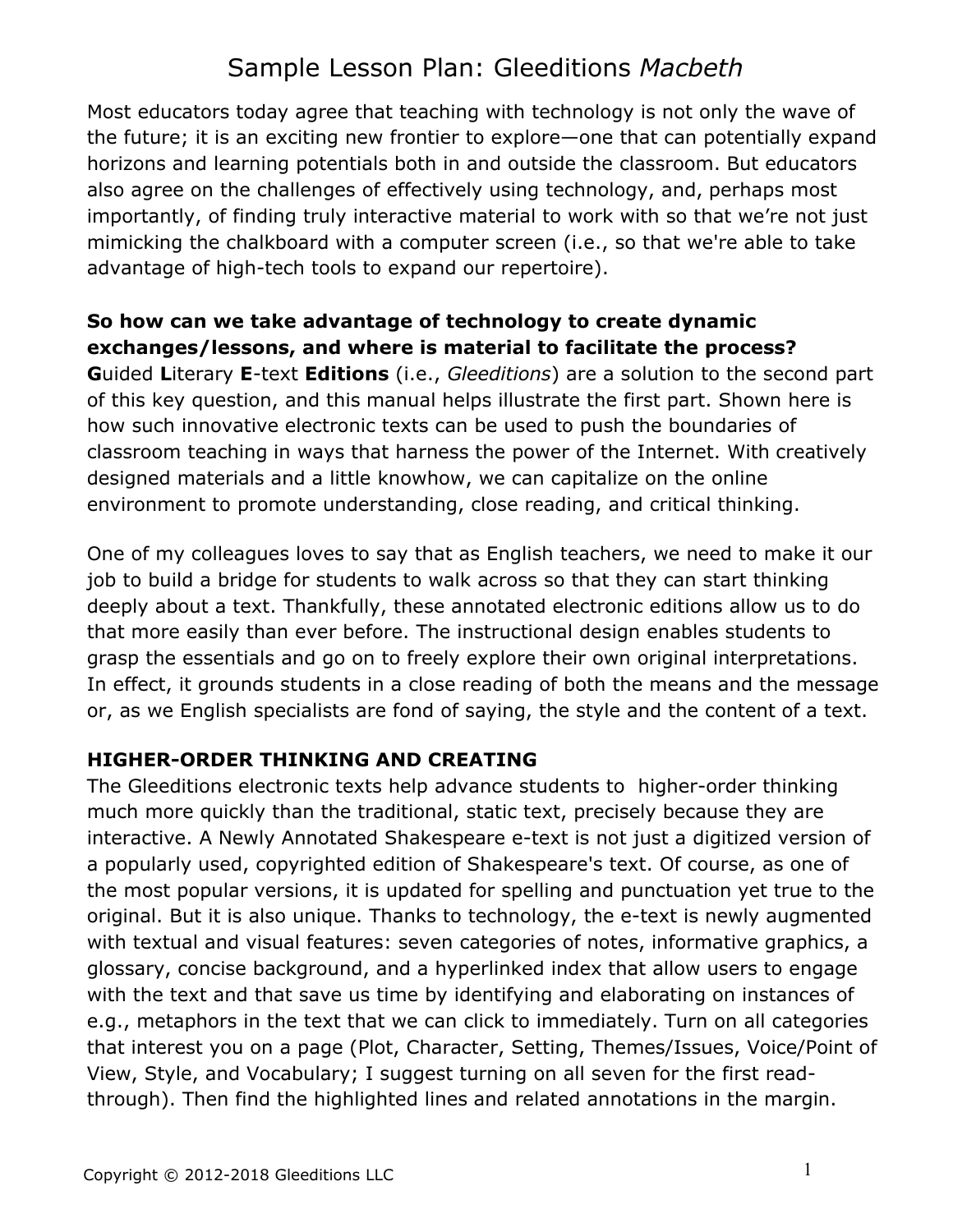How do students react to *the annotations*\*? They reassure students. Because of the annotations, my students did not have to struggle with the language or plot points but instead could start thinking about content as well as syntax, double entendres, puns, and figurative language. In my experience, the annotations are an aid; they *do not do the job for students* but offer an academically sound way of gaining mastery over a text, freeing students to think for themselves. In response to any concern that such notes may "do too much work" for the student, this was not at all the case. They enabled my students to grasp *Macbeth* as if it were written in modern English. And with this understanding, they could discuss issues, themes, characters, and more on the intellectual level of serious scholars.

According to the new Bloom's Taxonomy, the highest level of learning is creation. It takes students beyond summarizing, synthesizing, and evaluating to generating their own meaning based on sound reasoning and informed judgment. Designed, reviewed, and field tested by professors and instructional technologists, Gleeditions e-texts help students reach this peak with Shakespeare by guiding them through a text's rich language via direct engagement with the primary text (instead of simply a summary or updated version in modern English that takes them away from the real thing). And, unlike other guides today, *Gleeditions not only provides the main text; the materials keep bringing students back to it.* Because students are always taken back to the play itself, they learn to closely read it until they gain the command necessary to develop their own insights. The annotations and special features are a bridge that facilitates the journey from confusion to comprehension to creation.

*\* The annotations.* Gleeditions other line of Newly Annotated E-texts, of fiction and nonfiction, also provides scholarly notes, in its case, in a single annotations box. Culling together years of scholarly research, they too provide information (e.g., on historical allusions) essential to full understanding and accompanied by illustrations.

#### **SAMPLE LESSON PLAN Using Gleeditions Macbeth as the Primary Text**

You can use Gleeditions either as the primary text of the play or as a supplement. We used the Gleeditions *Macbeth* as the primary text, and it worked beautifully.

*Note: This lesson plan can be used with any of the Shakespeare e-texts and is adaptable to a range of levels and courses—high school to college (undergraduate or graduate level), and composition to Shakespeare instruction. This particular*  lesson plan was used over a two-week period at Santa Monica College (class met *for 80 minutes, twice a week). The course was Advanced Composition/Critical Thinking. We had a smart classroom (computer with a projector). My students did not have desktop computers; only a few had laptops or Wi-Fi enabled devices.*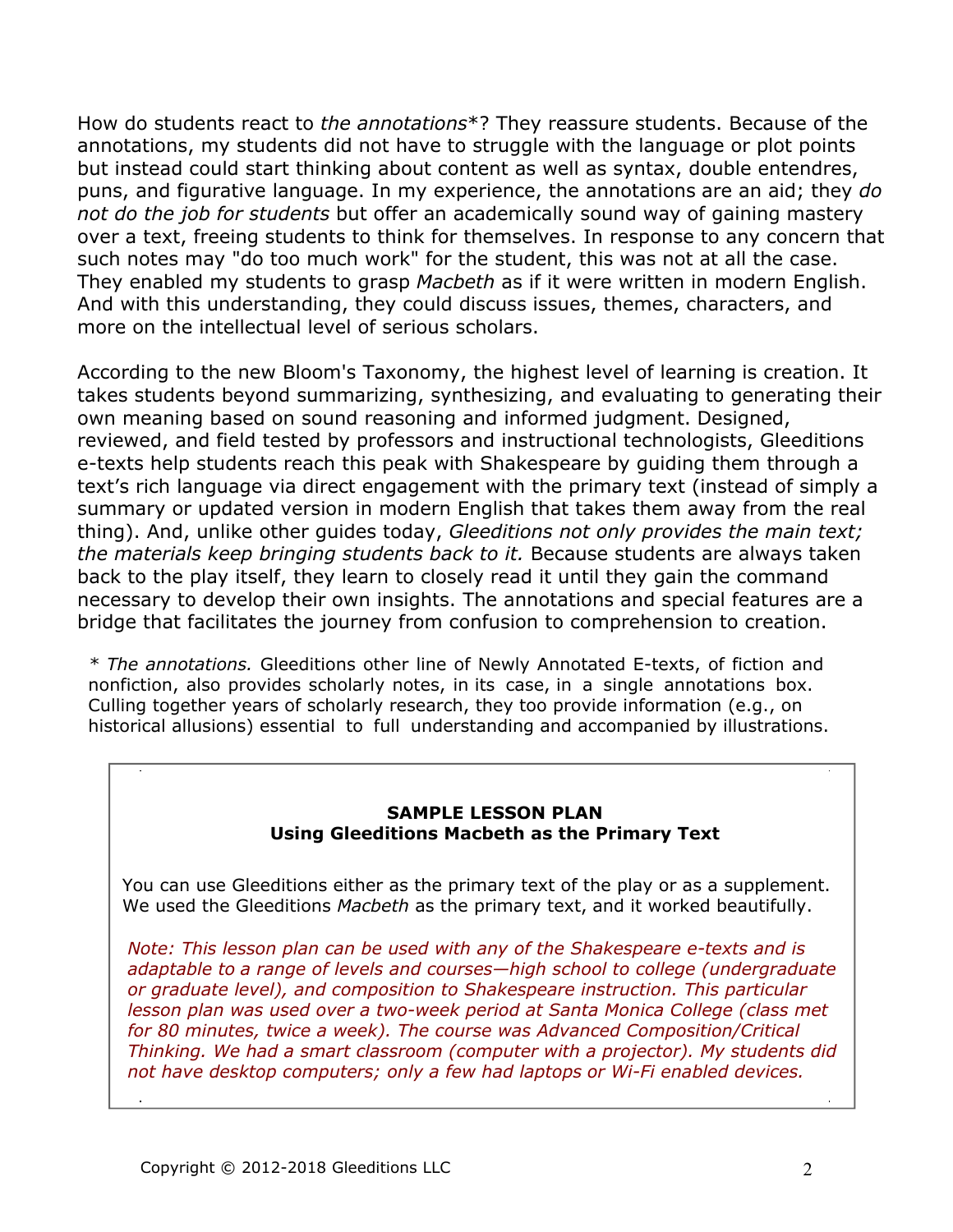# **BEFORE DAY 1**

Purchasing/accessing the text

Assign the Gleeditions *Macbeth*, accessible either by individual purchase online (my classroom's case) or accessed via your school library's subscription. Directions for accessing Gleeditions:

1. Go to www.gleeditions.com OR to your library database of the site.

2. Find the assigned text.

3. View the site's tutorial (4 minutes) to get a quick understanding of how these e-texts work. (Note: Teachers can do this in class.)

4. Purchase or open the title.

5. First read the Background in Brief. Then read the text of the play, opening all of the annotations on the first read-through. Close or move around the annotations as needed for readability.

# **DAY 1**

Prepare to read aloud

For the first day students can print out Act 1 to read aloud parts that have been previously assigned and to get the rhythm of the play. (Students can print the text plus vocabulary and other annotations as is, or by repositioning them on a page, since the boxes are movable.) Act 1 is approx. 20 pages.

### Introduce

*Before reading the play aloud in class,* show the Background in Brief section to provide context for the tragedy. For example, look at pages on the real Macbeth, Scotland in 1040, Gaelic women, witchcraft in Medieval and Renaissance Europe, and the Gunpowder Plot. Some things to highlight include the violent history of ascension to the Scottish throne, as well as the Medieval and Renaissance belief in the supernatural.

### Review Act 1

Once the class reads Act 1 aloud, go back to some key passages and dissect them with the help of the annotations. For example, project the scenes and open the annotations to examine the character traits of Macbeth and Lady Macbeth as they emerge in the course of the play, or to discuss some major themes, such as Appearance vs. Reality, or Ambition, or Ambiguity/Equivocation. If, in essence, you are in a comparative-literature class (my experience), you could compare these to similar themes in other texts, such as *The Great Gatsby*.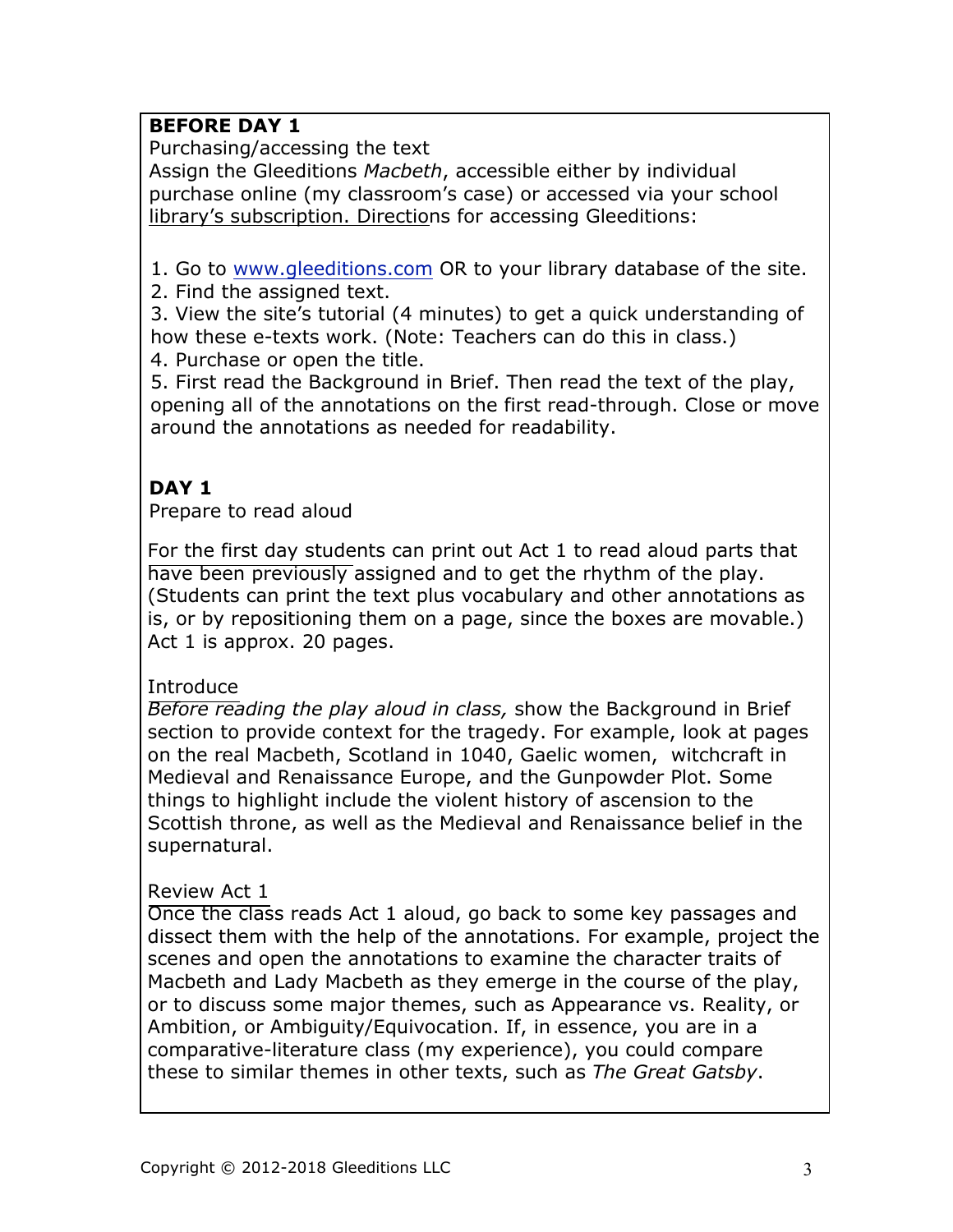#### **PERSONAL TEACHING NOTE**

Although the majority of students were a little apprehensive about tackling Shakespeare, most seemed very comfortable once we started. Because of the annotations, they were able to really understand what was going on, which allowed them to engage in higher-level discussions. For example, the students tied the theme of *ambiguity* to an earlier discussion we had about *moral relativism,* and considered how Macbeth and Lady Macbeth rationalized their way into plotting murder. We also discussed *free will vs. fate* in decision making and whether or not Macbeth's decision was part of his destiny or an exercise of free will. The students dug deeply; together we engaged in mind-stirring talk!

### Assign

Have students prepare for **DAY 2** by requiring them to investigate the concepts of 1) the divine right of kings, 2) Renaissance humanism, and 3) women's rights and roles in Medieval and Renaissance Europe. They should do this using credible online and library sources. Also require students to create their own discussion questions (DQs) from the play and from annotations in three categories: character traits, vocabulary, and themes. (Note: The goal at this point is to add informed context to the discussion, and to have students delve deeper into the evolution of Macbeth's and Lady Macbeth's characters through the play. It's useful at this time to also present *vocabulary* and *style* as tools for helping to uncover layers of meaning through close reading.)

# **DAY 2**

### Have students teach Act 2

Act 2 should elicit some probing questions and insightful comments. You can make this a student-led teaching day. Have students teach the three concepts assigned the previous day. Next, relate them to the play. For example, discuss Shakespeare's interest in humanism and how it might be reflected in *Macbeth*—particularly in the issue of fate versus free will and how or why humans determine their own fate.

After the concepts are discussed and related to the play, elicit at least one DQ from each student.

Aid student-teacher with on-screen projection

As students ask their questions to the class, show the relevant passage from the play on the screen and try several techniques:

1. Drop down (i.e., open) the annotation (if there is one) and see what students can elaborate on.

2. Don't drop down the annotation until several answers are heard; then drop it and agree or disagree w/ the annotation based on original responses thus far. For example: What does the "valor of my tongue" (1.5.30, p. 13) suggest about the extent of Lady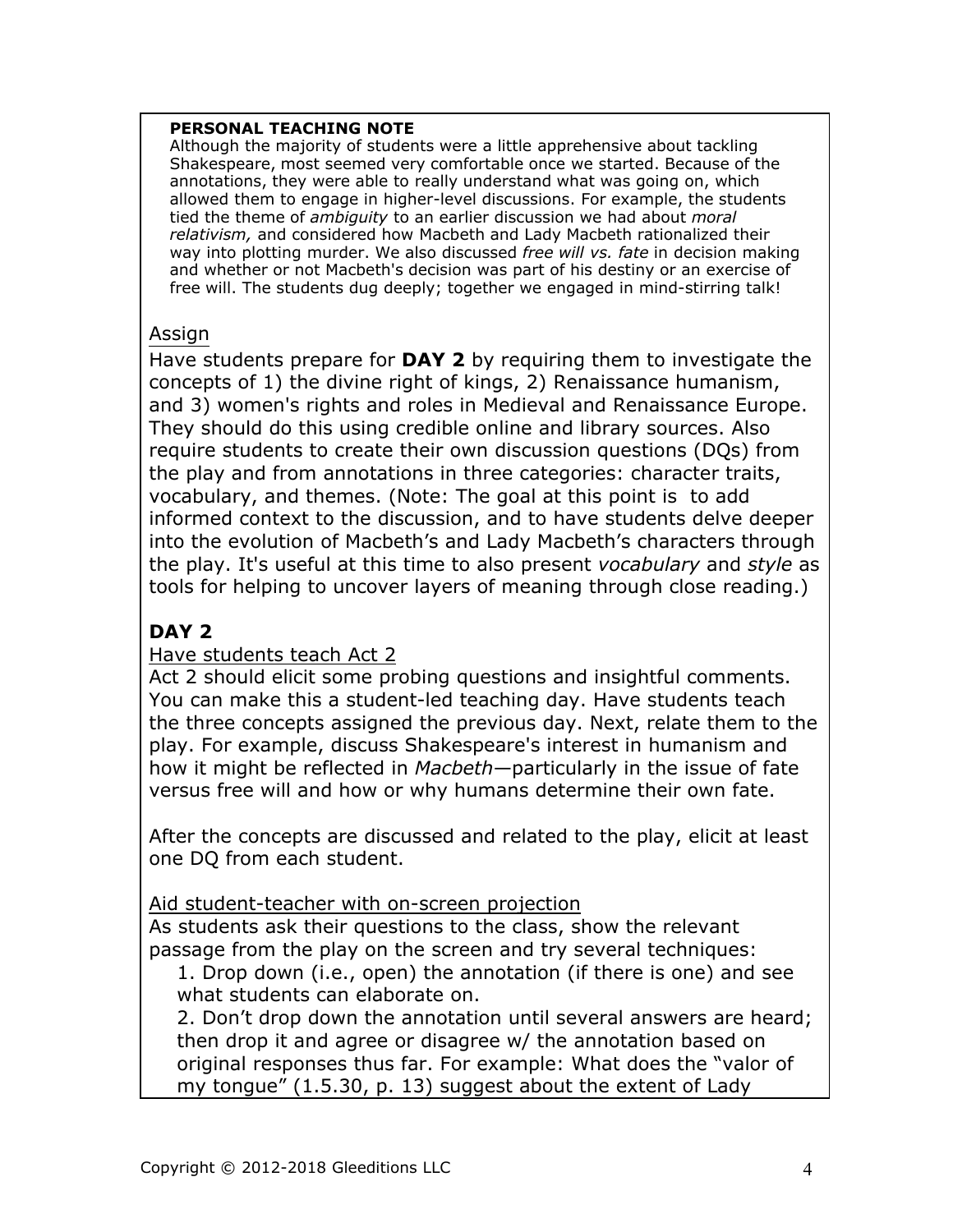Macbeth's power in this society? 3. Get an overall impression from students as to what's happening in the play at this point and how they think it's going to develop.

### Assign

End the class with a *free write* about anything you've discussed (ideas: predict what will happen next, in Act 3; discuss why Lady Macbeth might act as she does because of her limited rights; discuss why Macbeth or any king might feel entitled to act as he wants according to the divine right of kings; etc.). Have students read Act 3 for **DAY 3.** 

# **DAY 3**

Prepare for small-group work on Act 3. Print various passages w/ the annotations (simply open them and print as is, or drag them where you like first) and have students break into groups to decipher and analyze them. The idea is to understand Shakespeare's language and how his wording adds to the impact and meaning of the text. Other aims are to solidify students' command of themes and character traits (allowing for both agreement and disagreement with the annotations) and to tie them to the larger issue of what this analysis reveals about humanity. (In other words, what is the playwright's point?). Finally, look more broadly at the underlying issues in the play: How do they help us understand rights and roles of people in Medieval and Renaissance Europe? And how are the issues relevant to our lives today? Once the groups have finished, regroup as a class and show the results on-screen as students break down their passages.

# Demonstrate

To do this effectively, first model the activity on the screen, using the vocabulary annotations and your own knowledge to break down the passage line by line. Once the class has a handle on what Shakespeare wrote, closely read it to better understand the impact of the word choice and then discuss what Banquo's first passage (Act 3, Scene 1, lines 1-10 on page 36) reveals about his character.

Look at the annotation on Character Traits as a good launching point. Expand upon the note by tying it to previous passages on Banquo's character (identifiable on your own or with the index) so the class can better understand his traits and role in the play. Do this on-screen so everyone can see how to closely read and critically think about a text.

Once you finish modeling the activity, the groups should receive their passages and have about 20 minutes to complete the task. Walk around and guide groups as they work together to decipher and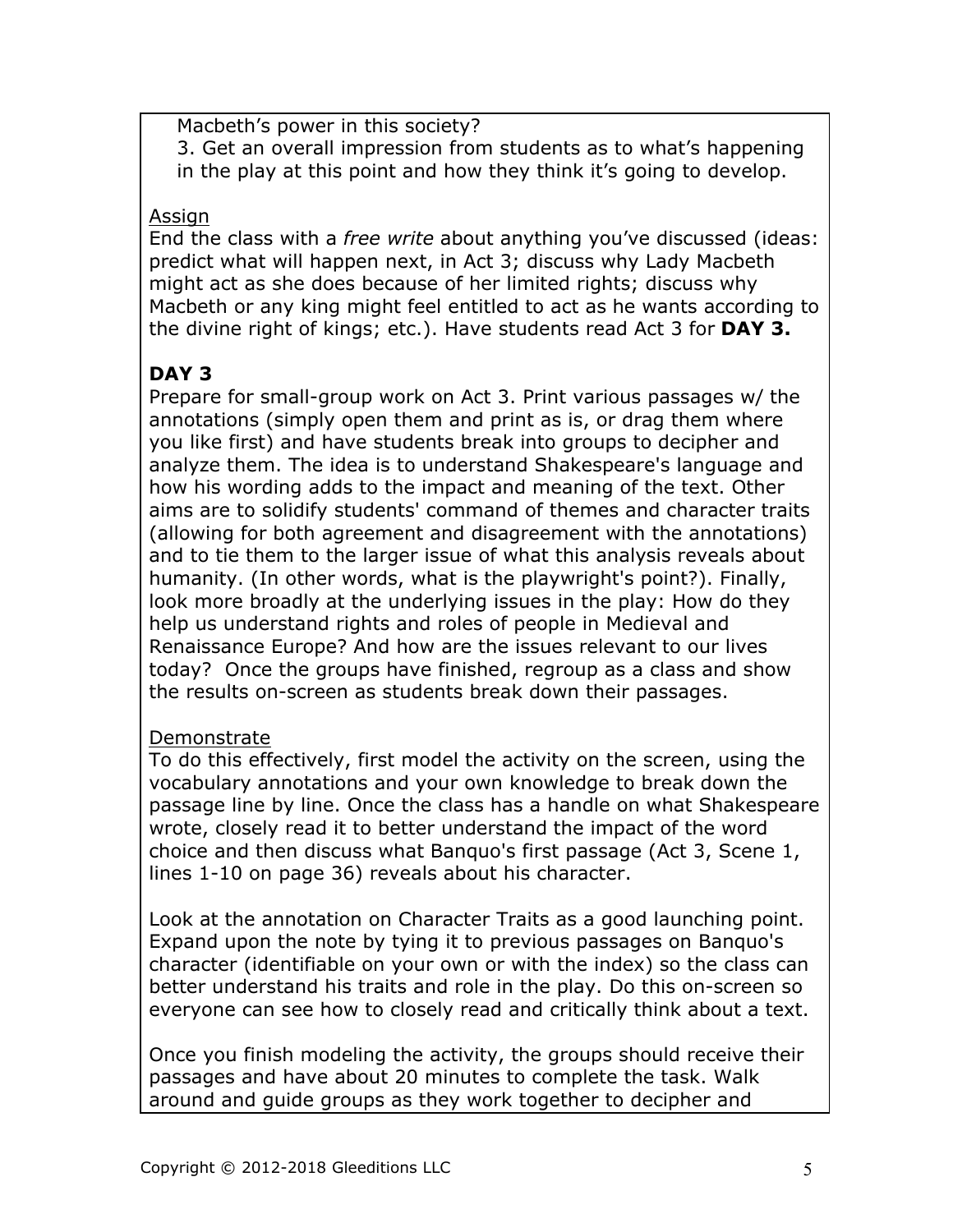#### analyze their passages.

#### **PERSONAL TEACHING NOTE**

When we re-formed as a class, students surprised me at their level of understanding and engagement. They did not merely repeat the annotations, but used them as a starting point to investigate the characters and language. We had especially vibrant conversations about male/female character traits, the reality or illusion of the ghost, the concept of fate vs. free will in Macbeth's decision making, the shifting relationship between Lady Macbeth and Macbeth, and the figurative language used throughout this Act—particularly the snake metaphor and all of the allusions to bats, beetles, scorpions, etc. We discussed how the imagery so cleverly conveys what is happening in Macbeth's mind, which makes the ghost scene (3.4) so much more powerful (and complex).

As students broke down the passages, they discussed non-annotated passages as well, which I showed overhead as we talked. Having the annotations seemed to stimulate their mind. Because they had them in some places, the students could understand the non-annotated lines better. (Students appear to really benefit from close reading and analysis in a group when they are able to share their findings with the class on a screen that everyone can see.)

#### Assign

For **DAY 4**, assign students to read Acts 4 and 5.

# **DAY 4**

#### Discuss Acts 4 and 5

Start with an open discussion of the final two acts, including questions about anything of special concern or interest. Go over the plot details of these acts to make sure everyone understands the action. This should take no more than 15 minutes. Again, project key points on screen.

#### Focus on two passages

The bulk of Day 4 should be concerned with two key passages from Act 5. Project two of the most powerful passages on screen: Lady Macbeth's "Out, damned spot!" lines (5.1.34-38), and Macbeth's "Tomorrow, and tomorrow, and tomorrow" speech (5.5.19-28). As a group, closely read them, word-for-word, line-by-line. Take the discussion where it naturally flows, but here are some possible points to emphasize:

- The meaning of "blood" to Lady Macbeth
- The light and dark imagery in Lady Macbeth's speech and how it shows a change in her character
- Macbeth's outlook on life at this juncture
- A comparison of Lady Macbeth's and Macbeth's character and its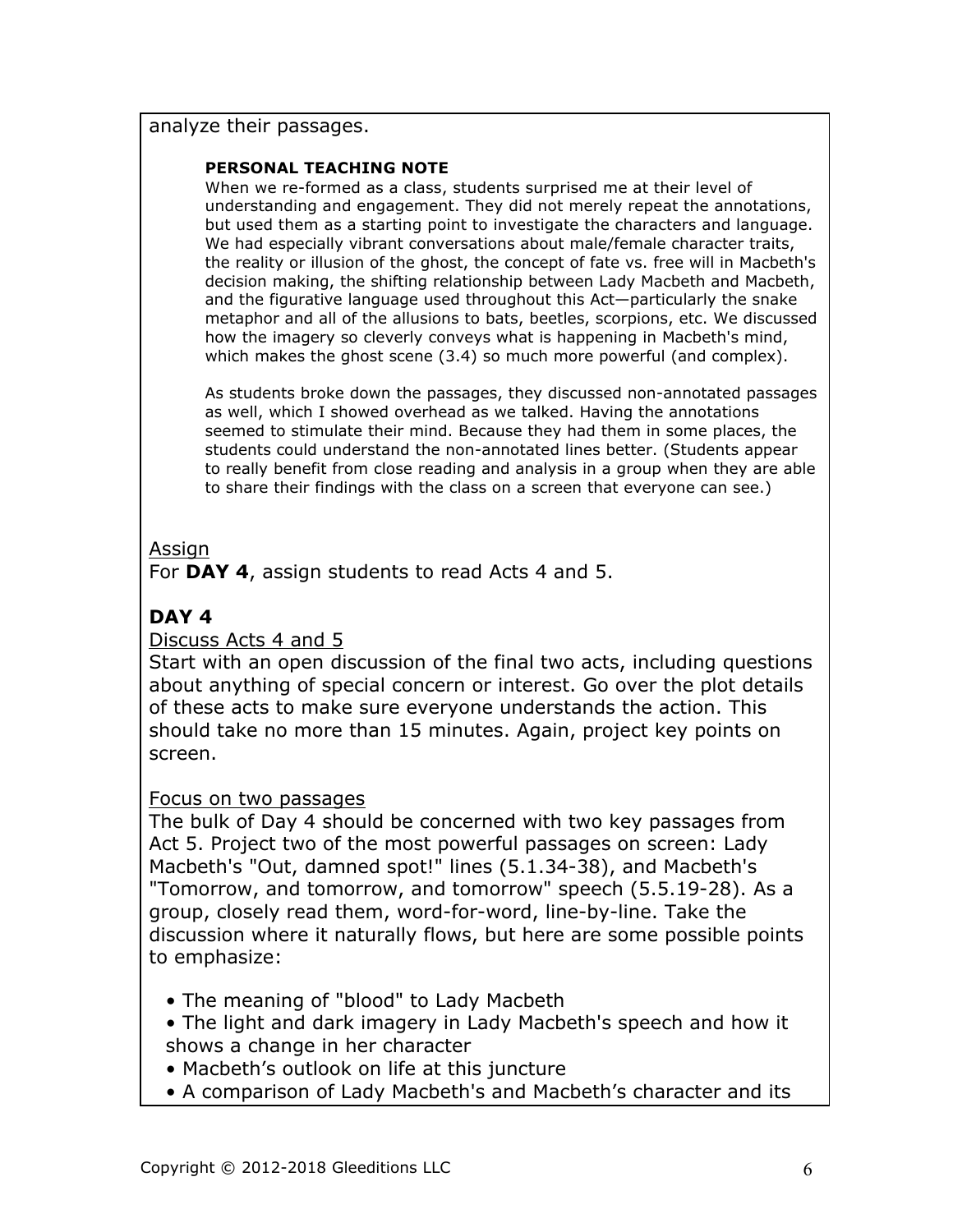development to this point, and what the playwright might be trying to tell his audience through the two characters (now queen and king).

### Assign

After the discussion of elements and themes, have students quickly write an analysis of these passages based on the close reading. If you are having students write a comparison paper, as I was, you might ask them to find points of similarity and/or difference between two texts. For example, I had my students relate Macbeth's "Tomorrow" soliloquy to the last lines of *The Great Gatsby* (their research paper was a comparison based on the two texts, so I wanted to scaffold that process). Whatever your paper topic, this is a perfect time to reinforce it, and to both scaffold and ignite the writing process.

**FINAL NOTE** *Make sure students take the tutorial on how to use the Gleedition. Have them sign up for their own user name and password on the site to take online notes; then have them use the Save Annotations feature as part of preparing good notes for their paper. Reiterate this point at the end of the final lesson. Also, be sure to show them how to use the glossary, hyperlinked index, and text-search (so students can look up passages if they know a few of the lines or an act or scene*).

The above is, of course, just one way to teach these texts, using the Gleeditions database; clearly there are many possibilities. Below we've listed a few additional ideas. As for any suggestions that MOyou may have, Gleeditions welcomes them. Feel free to "Contact Us."

# **MORE TEACHING IDEAS FOR FULL INTERACTIVE BENEFIT**

- Scavenger Hunt. In groups, or individually, have students locate specific passages, elements, context, and vocabulary by using the Gleedition search features. Add to this by having students enhance the research experience with credible outside sources to add further insight. This is a great exercise for any class that requires a research paper. (Note: you will need to go over credible research sources and methods ahead of this task.)
- **Dialogue Update.** Choose some key passages/soliloquies for students to decipher. Looking at the annotations, have them translate the passages into Modern English and strive to make the language poetic—like a modern poetry slam. When completed, read aloud as groups. (Note: I found it helpful to review the concepts of iambic pentameter, blank verse, and rhyme and meter beforehand.)
- Setting Update. Choose several main characters and have students place them in a modern setting. Use the Background in